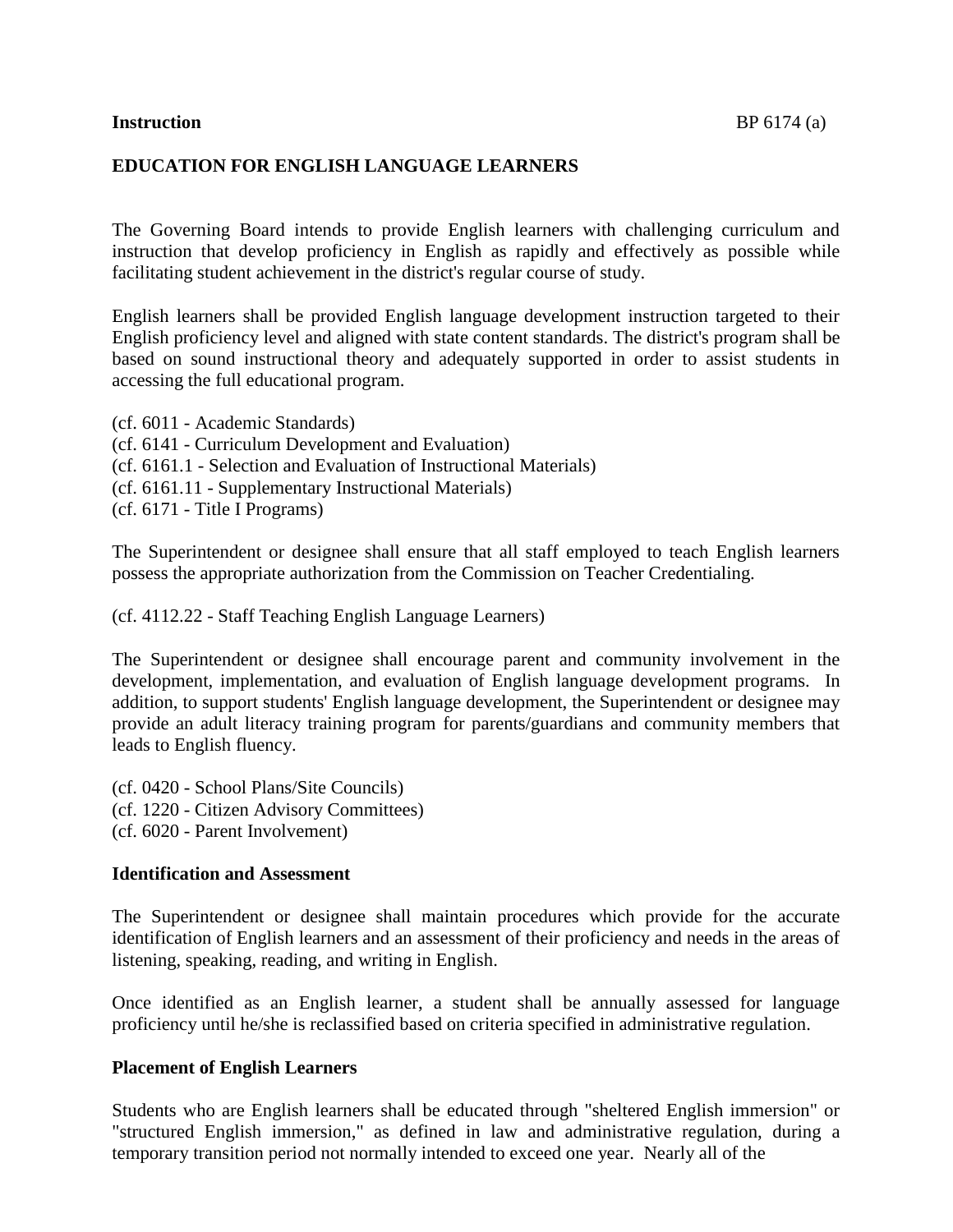classroom instruction in the district's structured English immersion program shall be in English, but with the curriculum and presentation designed for students who are learning the language. (Education Code 305-306)

When an English learner has acquired a reasonable level of English proficiency as measured by any of the state-designated assessments approved by the California Department of Education, any district assessments, and/or other criteria adopted by the Board, he/she shall be transferred from a structured English immersion classroom to an English language mainstream classroom in which the instruction is overwhelmingly in English. (Education Code 305-306; 5 CCR 11301)

At any time during the school year, the parent/guardian of an English learner may have his/her child moved into an English language mainstream program. (5 CCR 11301)

#### **Parental Exception Waivers**

When allowed by law, the parent/guardian of an English learner may submit a request that his/her child be exempted from placement in a structured English immersion program and instead be placed in a class where he/she is taught English and other subjects through bilingual education techniques or other generally recognized educational methodologies permitted by law. (Education Code 310-311)

Each waiver request shall be considered on its individual merits with deference given to parental preference for student placement.

A waiver request shall be granted in accordance with law unless the principal and educational staff have determined that an alternative program would not be better suited to the student's overall educational development. (5 CCR 11309)

If the Superintendent or designee denies the waiver request, he/she shall provide a written justification to the parent/guardian describing the reasons for the denial. A parent/guardian may appeal the decision in writing to the Board. The Board may consider the matter at its next regular Board meeting. The Board may decide not to hear the appeal, in which case the Superintendent's decision shall be final. If the Board hears the appeal, the Superintendent shall send the Board's decision to the parent/guardian within seven working days.

#### **Program Evaluation**

To evaluate the effectiveness of the district's educational program for English learners, the Superintendent or designee shall report to the Board, at least annually, regarding the progress of English learners towards proficiency in English, the number and percentage of English learners reclassified as fluent English proficient, the number and percentage of English learners who are or are at risk of being classified as long-term English learners, the achievement of English learners on standards-based tests in core curricular areas, and a comparison of current data with data from at least the previous year. The Superintendent or designee also shall provide the Board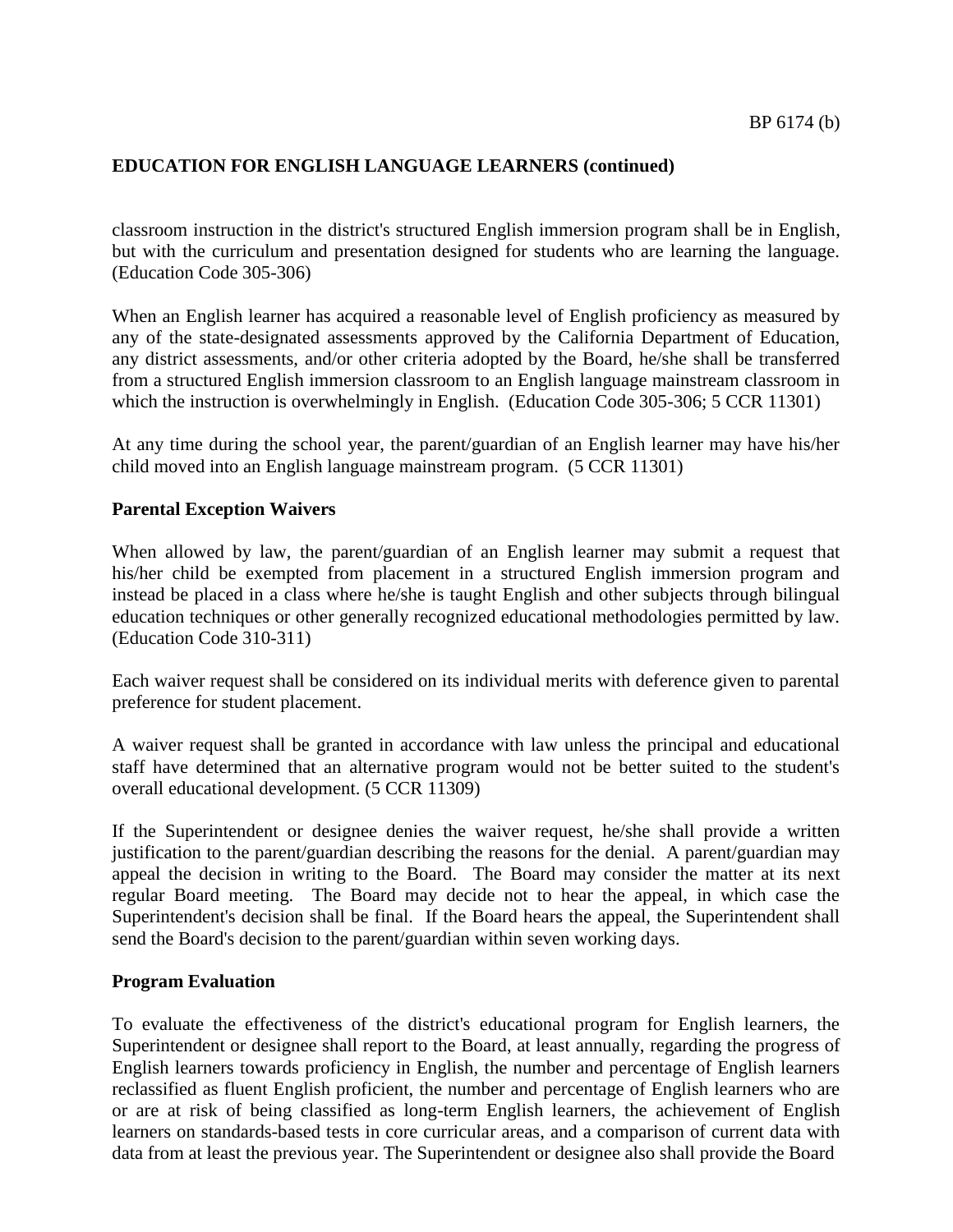with regular reports from any district or schoolwide English learner advisory committees.

Legal Reference: EDUCATION CODE 300-340 English language education 430-446 English Learner and Immigrant Pupil Federal Conformity Act 33050 State Board of Education waiver authority 44253.1-44253.11 Qualifications for teaching English learners 48985 Notices to parents in language other than English 51101-51101.1 Rights of parents 52130-52135 Impacted Languages Act of 1984 52160-52178 Bilingual Bicultural Act 60200.7 Suspension of state instructional materials adoptions 60605.87 Supplemental instructional materials, English language development 60810-60812 Assessment of language development 62005.5 Continuation of advisory committee after program sunsets CODE OF REGULATIONS, TITLE 5 11300-11316 English learner education 11510-11517 California English Language Development Test UNITED STATES CODE, TITLE 20 1701-1705 Equal Educational Opportunities Act 6312 Local education agency plans 6801-6871 Title III, Language instruction for limited English proficient and immigrant students 7012 Parental notification COURT DECISIONS Valeria G. v. Wilson, (2002) 307 F.3d 1036 California Teachers Association v. State Board of Education et al., (9th Circuit, 2001) 271 F.3d 1141 McLaughlin v. State Board of Education, (1999) 75 Cal.App.4th 196 Teresa P. et al v. Berkeley Unified School District et al, (1989) 724 F.Supp. 698 ATTORNEY GENERAL OPINIONS 83 Ops.Cal.Atty.Gen. 40 (2000) Management Resources: CALIFORNIA DEPARTMENT OF EDUCATION PUBLICATIONS California English Language Development Test (CELDT): 2012-13 CELDT Information Guide, 2012 English Language Development Standards for California Public Schools: Kindergarten Through Grade Twelve, 2012 Matrix of Test Variations, Accommodations, and Modifications for Administration of California Statewide Assessments U.S. DEPARTMENT OF EDUCATION NONREGULATORY GUIDANCE Assessment and Accountability for Recently Arrived and Former Limited English Proficient (LEP) Students, May 2007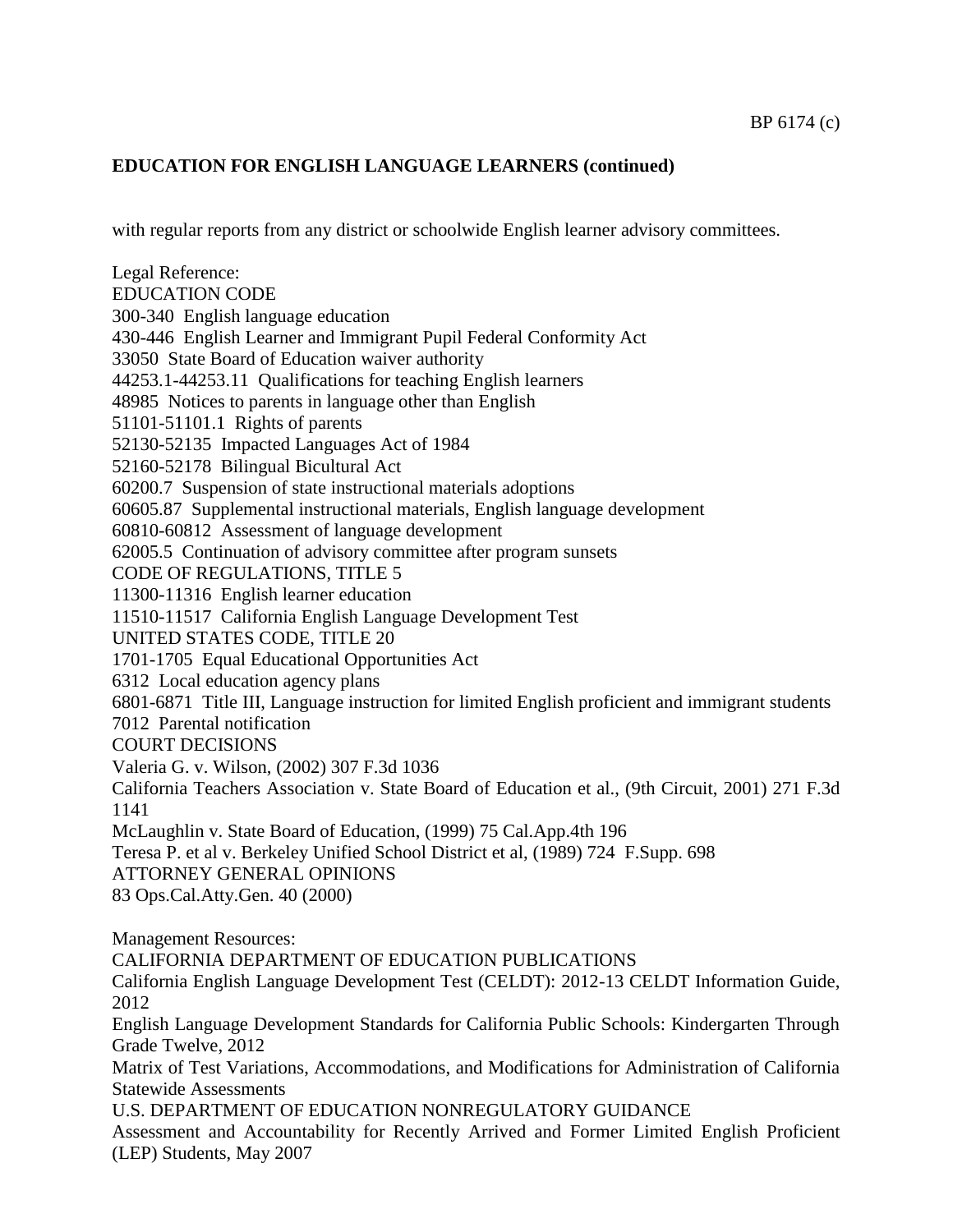## BP 6174 (d)

# **EDUCATION FOR ENGLISH LANGUAGE LEARNERS (continued)**

WEB SITES California Department of Education: http://www.cde.ca.gov/sp/el U.S. Department of Education: http://www.ed.gov

(10/98 11/02) 11/12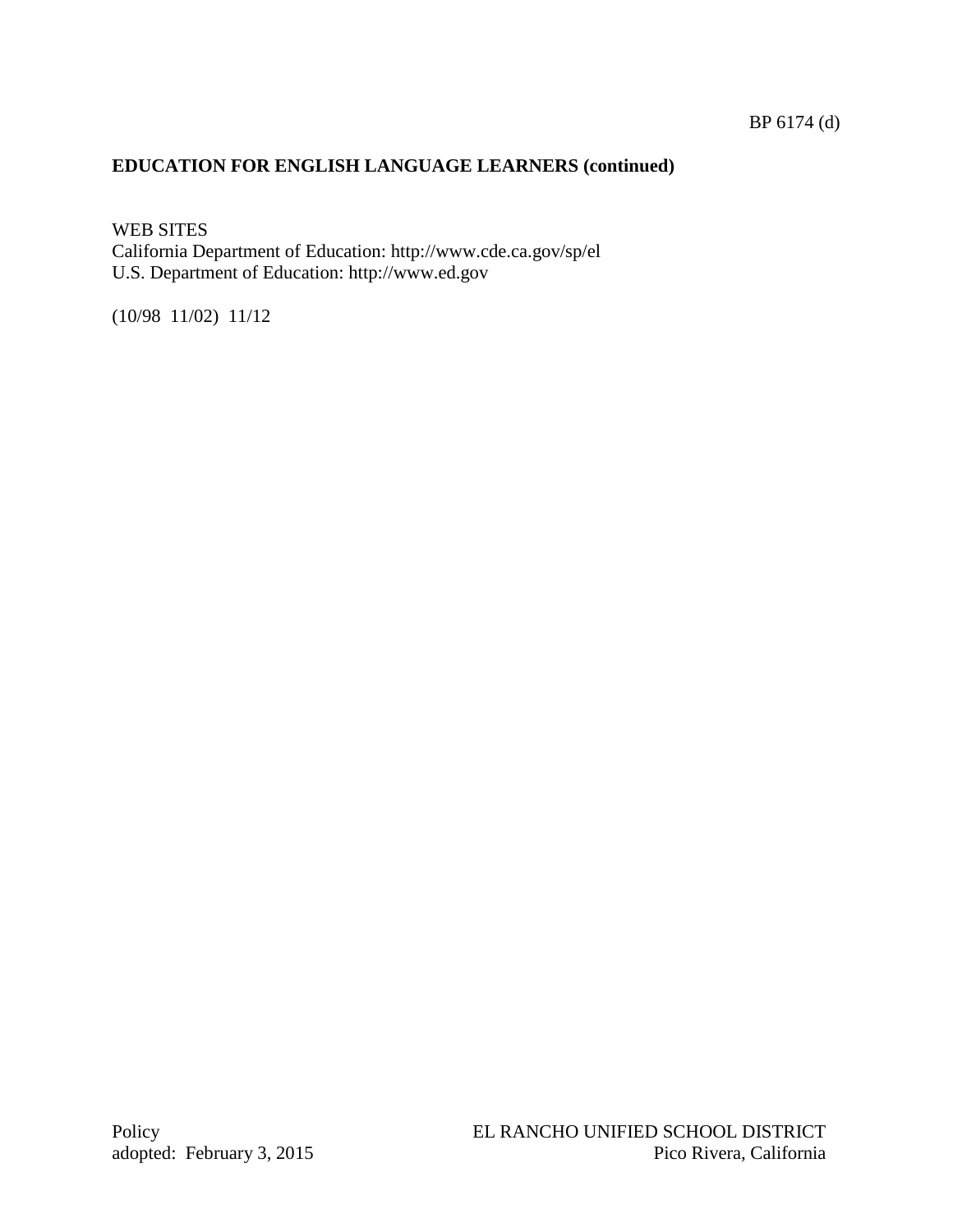## **EDUCATION FOR ENGLISH LANGUAGE LEARNERS**

## **Definitions**

English learner, also known as a limited English proficient student, means a student who does not speak English or whose native language is not English and who is not currently able to perform ordinary classroom work in English. (Education Code 306)

Long-term English learner means an English learner who is enrolled in grades 6-12, has been enrolled in schools in the United States for more than six years, has remained at the same English language proficiency level for two or more consecutive years as determined by the California English Language Development Test (CELDT) or any successor test, and scores far below basic or below basic on the English language arts test of the California Standards Tests or any successor test. (Education Code 313.1)

English learner at risk of becoming a long-term English learner means an English learner who is enrolled in grades 5-11 in the United States for four years, scores at the intermediate level or below on the CELDT or any successor test, and scores in the fourth year at the below basic or far below basic level on the English language arts test of the California Standards Tests or any successor test. (Education Code 313.1)

English language classroom means a classroom in which the language of instruction used by the teaching personnel is overwhelmingly the English language, and in which such teaching personnel possess a good knowledge of the English language. (Education Code 306)

English language mainstream classroom means a classroom in which the students either are native English language speakers or already have acquired reasonable fluency in English. (Education Code 306)

Sheltered English immersion or structured English immersion means an English language acquisition process in which nearly all classroom instruction is in English but with the curriculum and presentation designed for students who are learning the language. (Education Code 306)

Bilingual education/native language instruction means a language acquisition process for students in which much or all instruction, textbooks, and teaching materials are in the student's native language. (Education Code 306)

### **Identification and Assessment**

Upon enrollment in the district, each student's primary language shall be determined through use of a home language survey. (5 CCR 11307)

Any student who is identified as having a primary language other than English as determined by the home language survey, and who has not been previously identified as an English learner by a California public school or for whom there is no record of results from an administration of an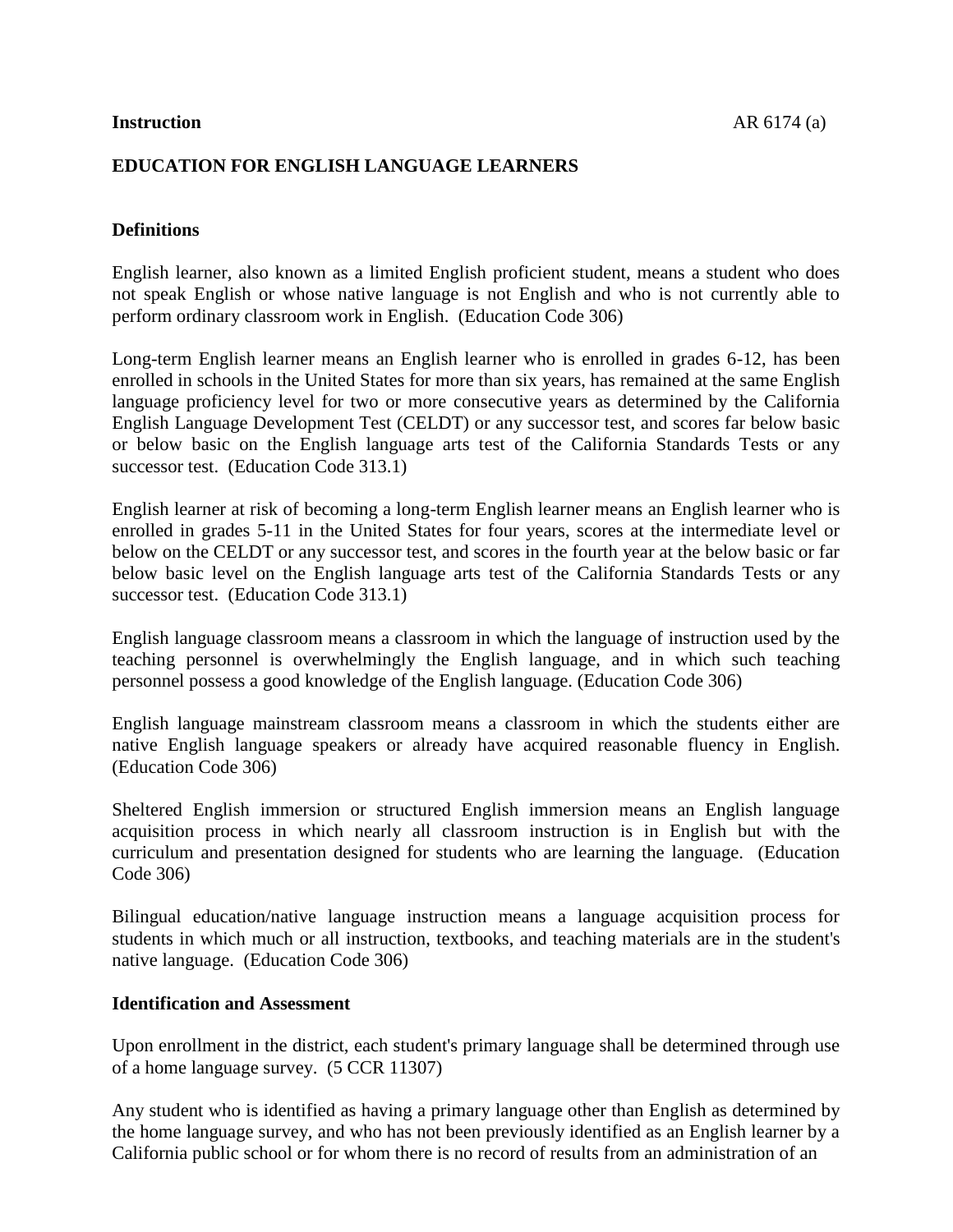English language proficiency test, shall be assessed for English proficiency using the CELDT. The test shall be administered between 60 calendar days before the date of first enrollment in a district school and 30 calendar days after the date of first enrollment, but not before July 1 of that school year. (5 CCR 11511)

The CELDT shall be administered in accordance with 5 CCR 11511-11516.7.

Variations and accommodations in test administration may be provided pursuant to 5 CCR 11516-11516.7. Any student with a disability shall be allowed to take the CELDT with those accommodations for testing that the student has regularly used during instruction and classroom assessment as delineated in the student's individualized education program (IEP) or Section 504 plan that are appropriate and necessary to address the student's individual needs. If he/she is unable to participate in the assessment or a portion of the assessment with such accommodations, he/she shall be administered an alternate assessment for English language proficiency as set forth in his/her IEP. (5 CCR 11516-11516.7)

(cf. 6152.51 - State Academic Achievement Tests) (cf. 6159 - Individualized Education Program) (cf. 6164.6 - Identification and Education Under Section 504)

### **Parental Notifications**

The district shall notify parents/guardians of their child's results on the CELDT within 30 calendar days following receipt of the results from the test contractor. (5 CCR 11511.5)

(cf. 5145.6 - Parental Notifications)

At the beginning of each school year, parents/guardians shall be informed of the placement of their child in a structured English immersion program and shall be notified of an opportunity to apply for a parental exception waiver. (Education Code 310; 5 CCR 11309)

Not later than 30 calendar days after the beginning of the school year, each parent/guardian of a student participating in, or identified for participation in, a language instruction program supported by federal Title III funds shall receive notification of the assessment of his/her child's English proficiency. The notice shall include all of the following: (Education Code 440; 20 USC 7012)

- 1. The reason for the student's classification as an English learner
- 2. The level of English proficiency
- 3. A description of the program for English language development instruction, including a description of all of the following: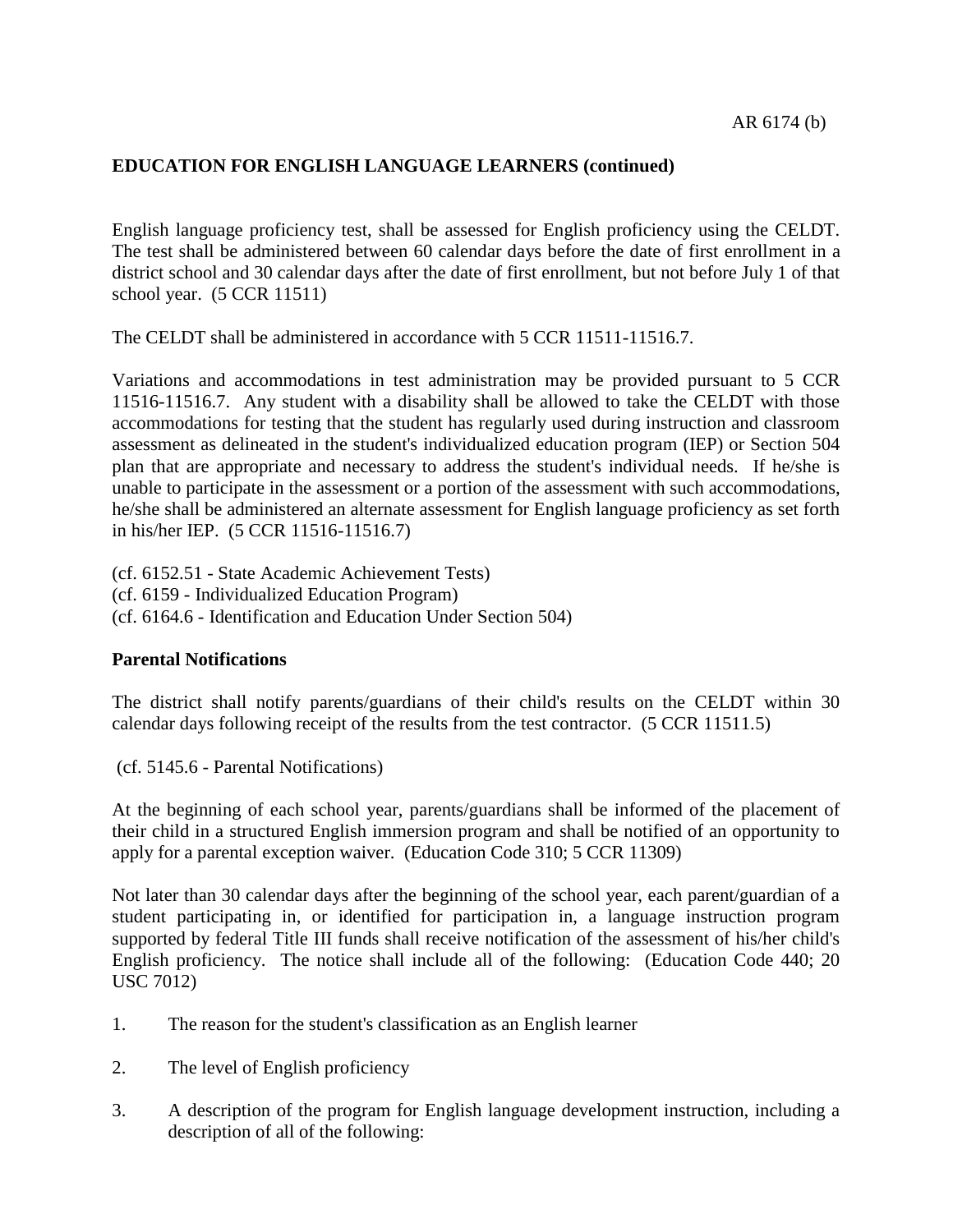- a. The manner in which the program will meet the educational strengths and needs of the student
- b. The manner in which the program will help the student develop his/her English proficiency and meet age-appropriate academic standards
- c. The specific exit requirements for the program, the expected rate of transition from the program into classrooms not tailored for English learners, and the expected rate of graduation from secondary school if applicable
- d. Where the student has been identified for special education, the manner in which the program meets the requirements of the student's IEP
- 4. Information regarding a parent/guardian's option to decline to allow the student to be enrolled in the program or to choose to allow the student to be enrolled in an alternative program
- 5. Information designed to assist a parent/guardian in selecting among available programs, if more than one program is offered

## **Parental Exception Waivers**

A parent/guardian may, by personally visiting the school, request that the district waive the requirements pertaining to the placement of his/her child in a structured English immersion program if one of the following circumstances exists: (Education Code 310-311)

- 1. The student already possesses good English language skills, as measured by standardized tests of English vocabulary comprehension, reading, and writing, in which the student scores at or above the state average for his/her grade level or at or above the fifth-grade average, whichever is lower.
- 2. The student is age 10 years or older, and it is the informed belief of the principal and educational staff that an alternate course of study would be better suited to the student's rapid acquisition of basic English skills.
- 3. The student already has been placed, for a period of not less than 30 calendar days during that school year, in an English language classroom and it is subsequently the informed belief of the principal and educational staff that the student has special physical, emotional, psychological, or educational needs and that an alternate course of educational study would be better suited to the student's overall educational development.

Upon request for a waiver, the Superintendent or designee shall provide parents/guardians with a full written description and, upon request, a spoken description of the intent and content of the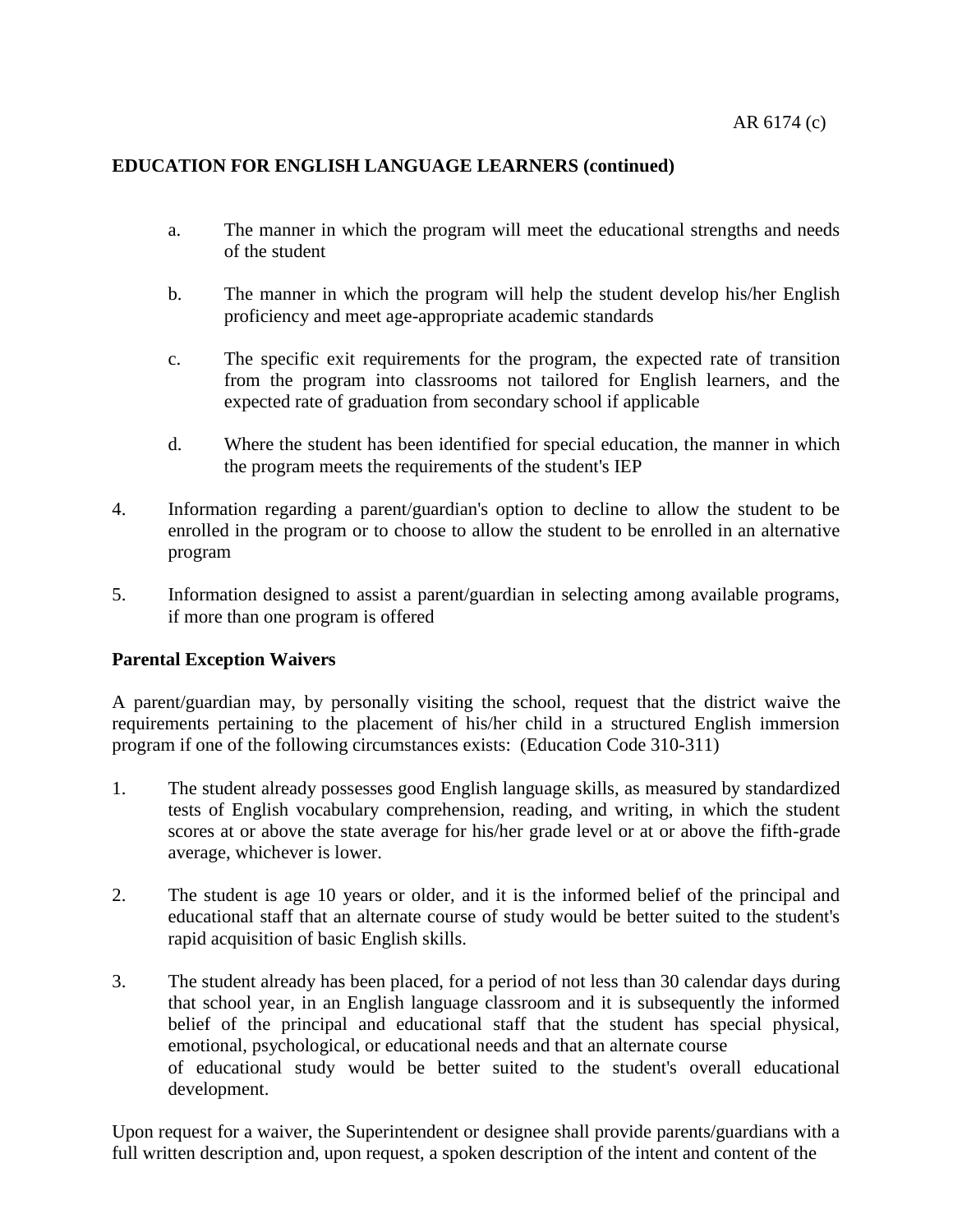structured English immersion program, any alternative courses of study, all educational opportunities offered by the district and available to the student, and the educational materials to be used in the different educational program choices. For a request for waiver pursuant to item #3 above, the Superintendent or designee shall notify the parent/guardian that the student must be placed for a period of not less than 30 calendar days in an English language classroom and that the waiver must be approved by the Superintendent pursuant to any guidelines established by the Governing Board. (Education Code 310, 311; 5 CCR 11309)

The principal and educational staff may recommend a waiver to a parent/guardian pursuant to item #2 or #3 above. Parents/guardians shall be informed in writing of any recommendation for an alternative program made by the principal and staff and shall be given notice of their right to refuse to accept the recommendation. The notice shall include a full description of the recommended alternative program and the educational materials to be used for the alternative program as well as a description of all other programs available to the student. If the parent/guardian elects to request the alternative program recommended by the principal and educational staff, the parent/guardian shall comply with district procedures and requirements otherwise applicable to a parental exception waiver, including Education Code 310. (Education Code 311; 5 CCR 11309)

When evaluating waiver requests pursuant to item #1 above and other waiver requests for those students for whom standardized assessment data are not available, other equivalent assessment measures may be used. These equivalent measures may include district standards and assessment and teacher evaluations of such students.

Parental exception waivers pursuant to item #2 above shall be granted if it is the informed belief of the principal and educational staff that an alternate course of educational study would be better suited to the student's rapid acquisition of basic English language skills. (Education Code 311)

Parental exception waivers pursuant to item #3 above shall be granted by the Superintendent if it is the informed belief of the principal and educational staff that, due to the student's special physical, emotional, psychological, or educational needs, an alternate course of educational study would be better suited to the student's overall educational development. (Education Code 311)

All parental exception waivers shall be acted upon within 20 instructional days of submission to the principal. However, parental waiver requests pursuant to item #3 above shall not be acted upon during the 30-day placement in an English language classroom. Such waivers shall be acted upon no later than 10 calendar days after the expiration of that 30-day English language classroom placement or within 20 instructional days of submission of the waiver to the principal, whichever is later. (5 CCR 11309)

Any individual school in which 20 students or more of a given grade level receive a waiver shall offer an alternative class where the students are taught English and other subjects through bilingual education techniques or other generally recognized educational methodologies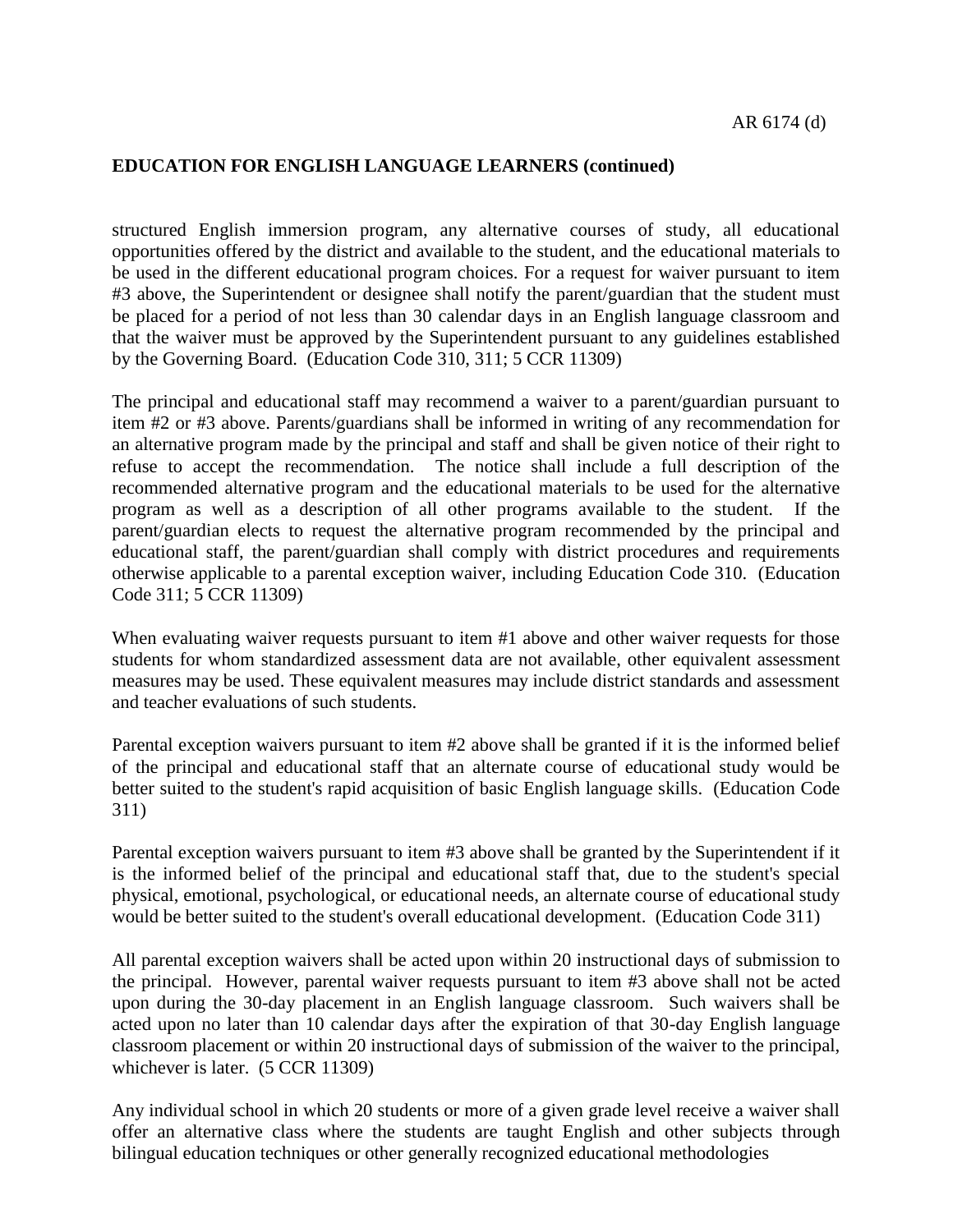permitted by law. Otherwise, the students shall be allowed to transfer to a public school in which such a class is offered. (Education Code 310)

In cases where a parental exception waiver pursuant to item #2 or #3 above is denied, the parent/guardian shall be informed in writing of the reason(s) for the denial and advised that he/she may appeal the decision to the Board if the Board authorizes such an appeal, or to the court. (5 CCR 11309)

Waiver requests shall be renewed annually by the parent/guardian. (Education Code 310)

#### **Reclassification/Redesignation**

The district shall continue to provide additional and appropriate educational services to English learners for the purposes of overcoming language barriers until they: (5 CCR 11302)

- 1. Demonstrate English language proficiency comparable to that of the district's average native English language speakers
- 2. Recoup any academic deficits which may have been incurred in other areas of the core curriculum as a result of language barriers

English learners shall be reclassified as fluent English proficient when they are able to comprehend, speak, read, and write English well enough to receive instruction in an English language classroom and make academic progress at a level substantially equivalent to that of students of the same age or grade whose primary language is English and who are in the regular course of study. (Education Code 52164.6)

The following measures shall be used to determine whether an English learner shall be reclassified as fluent English proficient: (Education Code 313; 5 CCR 11303)

- 1. Assessment of English language proficiency using an objective assessment instrument, including, but not limited to, the CELDT.
- 2. Participation of the student's classroom teacher and any other certificated staff with direct responsibility for teaching or placement decisions related to the student.
- 3. Parent/guardian opinion and consultation. The Superintendent or designee shall provide the parent/guardian with notice and a description of the reclassification process and of his/her opportunity to participate in the process and shall encourage his/her involvement in the process.
- 4. Student performance on a statewide assessment of basic skills in English.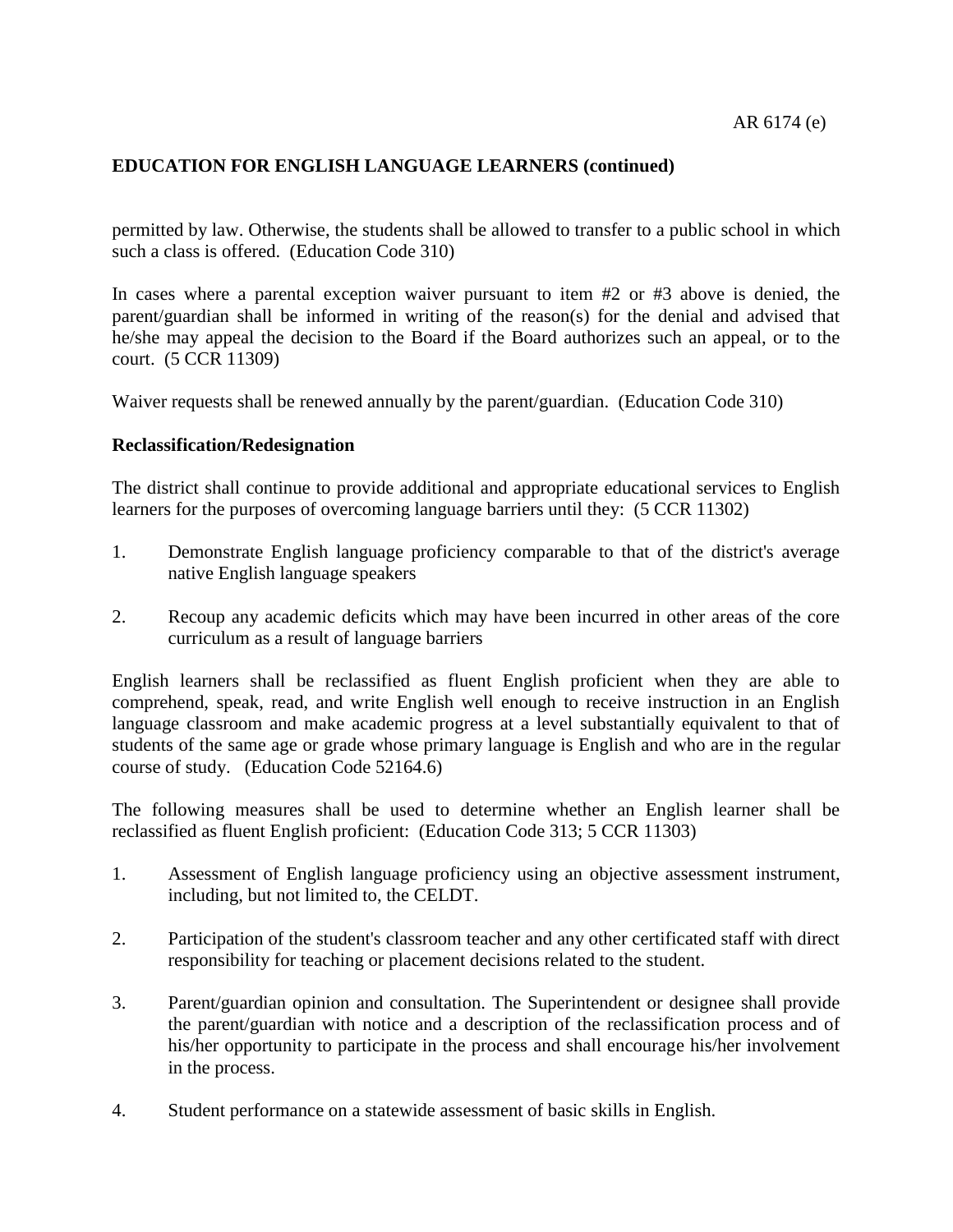The Superintendent or designee shall monitor the progress of reclassified students to ensure their correct classification and placement. (5 CCR 11304)

Students shall be monitored for at least two years following their reclassification. As part of this evaluation, the Superintendent or designee shall identify whether the student needs any additional academic support to ensure his/her language and academic success.

#### **Advisory Committees**

At the district level when there are more than 50 English learners in the district and at each school with more than 20 English learners, parent/guardian advisory committees shall be maintained to serve the advisory functions specified in law. (5 CCR 11308)

Parents/guardians of English learners shall constitute committee membership in at least the same percentage as their children represent of the total number of students in the school. (Education Code 52176)

The district's English language advisory committee shall advise the Board on at least the following tasks: (5 CCR 11308)

- 1. The development of a district master plan of education programs and services for English learners, taking into consideration the school site plans for English learners
- 2. The districtwide needs assessment on a school-by-school basis
- 3. Establishment of a district program, goals, and objectives for programs and services for English learners
- 4. Development of a plan to ensure compliance with applicable teacher or aide requirements
- 5. Administration of the annual language census
- 6. Review of and comment on the district's reclassification procedures
- 7. Review of and comment on the written notification required to be sent to parents/guardians pursuant to 5 CCR 11300-11316
- (cf. 0420 School Plans/Site Councils)
- (cf. 1220 Citizen Advisory Committees)
- (cf. 5020 Parent Rights and Responsibilities)
- (cf. 6020 Parent Involvement)

In order to assist advisory members in carrying out their responsibilities, the Superintendent or designee shall ensure that committee members receive appropriate training and materials. This